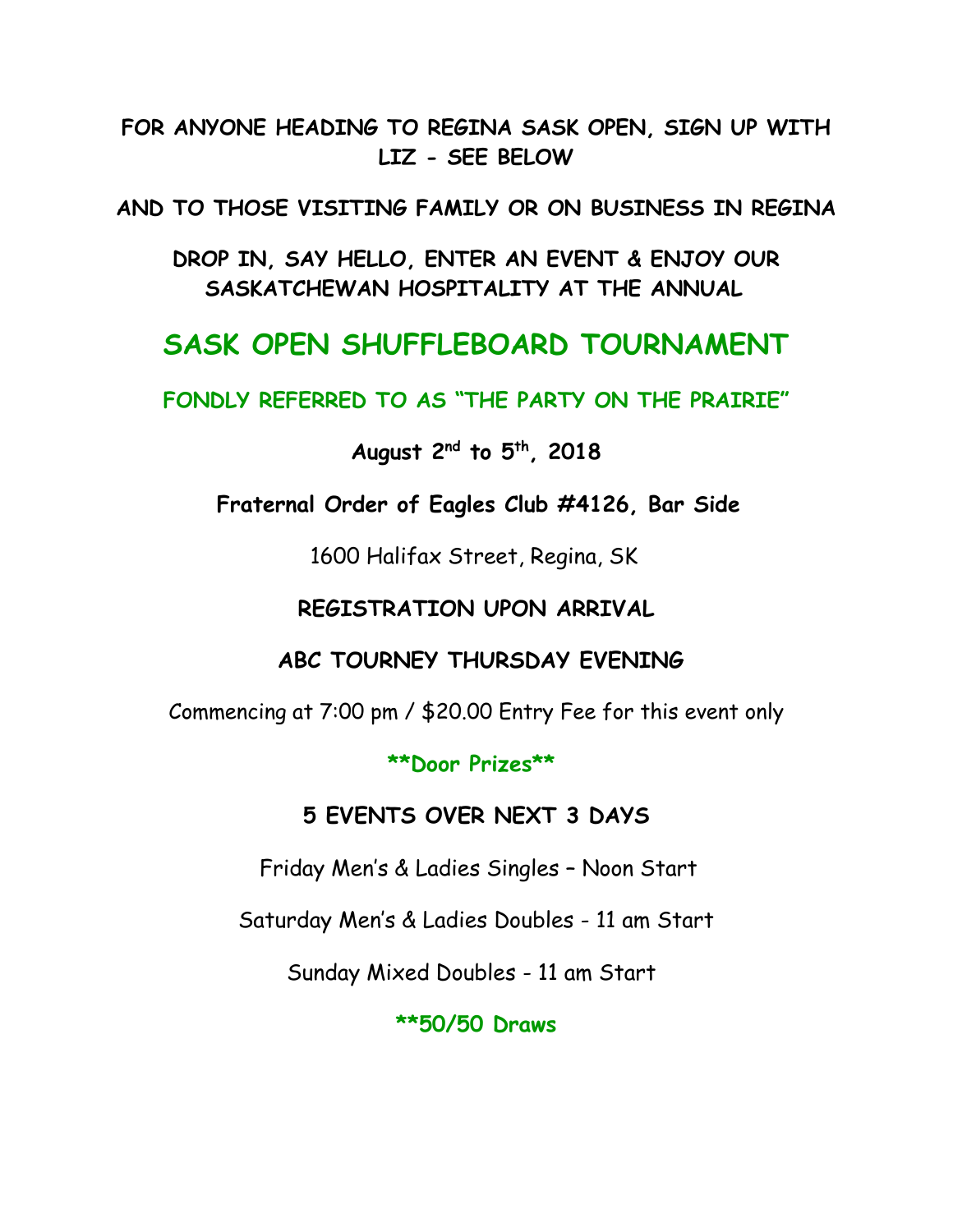## **PLEASE NOTE**

**Times** are subject to change depending on number of entries & will be the Drawmaster(s) decision

**Boards** will be determined by the Drawmaster(s)

#### **\*\*Card Draws\*\***

 **PLAYERS WHO QUALIFIED OR PLAYED IN THE "CANADIAN SHUFFLEBOARD CHAMPIONSHIPS"**

#### **2008 – 2017 ARE RATED AS FOLLOWS:**

**A** 2 or more times \$35 **B** 1 time \$25 **C** Never \$15

\* Canadian Congress Shuffleboard Rules Apply \*

\* Only Canadian Congress Approved Weights Used \*

#### **\*\*And yes, the now Famous SSA Gift Basket Draw\*\***

## **\*\*Donated by Team Bulldogs\*\***

## **TO SIGN UP EMAIL**

Liz Patrick: elizabeth.patrick@sasktel.net

## **NEED MORE INFO PLEASE CONTACT**

Crystal Huzina: Cell 1-306-535-7722 or email: *ckoch5@hotmail.com*